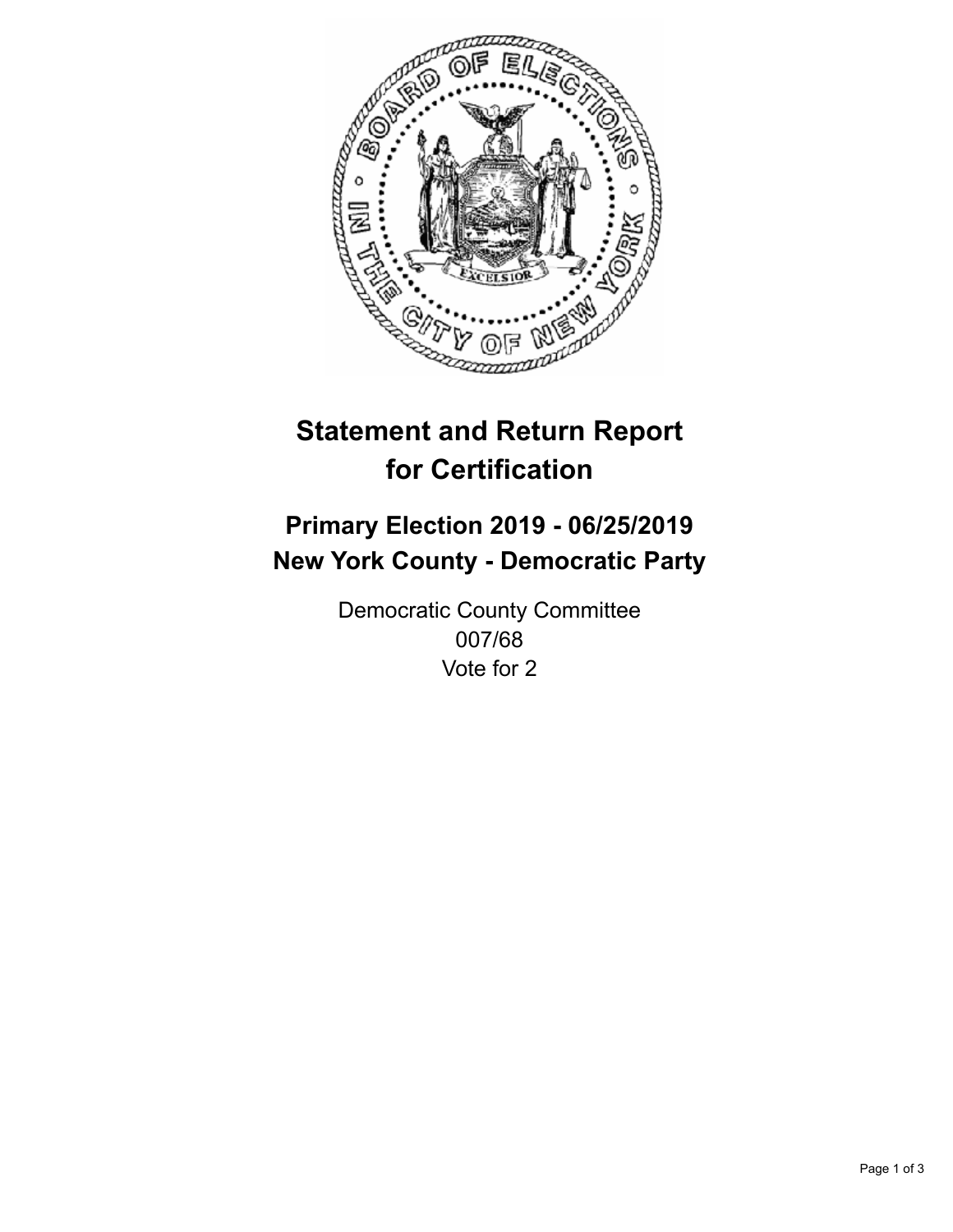

## **Assembly District 68**

| PUBLIC COUNTER                                           | 3        |
|----------------------------------------------------------|----------|
| <b>MANUALLY COUNTED EMERGENCY</b>                        | $\Omega$ |
| ABSENTEE / MILITARY                                      | 0        |
| <b>AFFIDAVIT</b>                                         | 0        |
| <b>Total Ballots</b>                                     | 3        |
| Less - Inapplicable Federal/Special Presidential Ballots | $\Omega$ |
| <b>Total Applicable Ballots</b>                          | 3        |
| <b>JOHN RUIZ</b>                                         | 0        |
| <b>FREDERICK HARDON</b>                                  | 3        |
| RAQUEL MABRA                                             | 3        |
| <b>Total Votes</b>                                       | 6        |